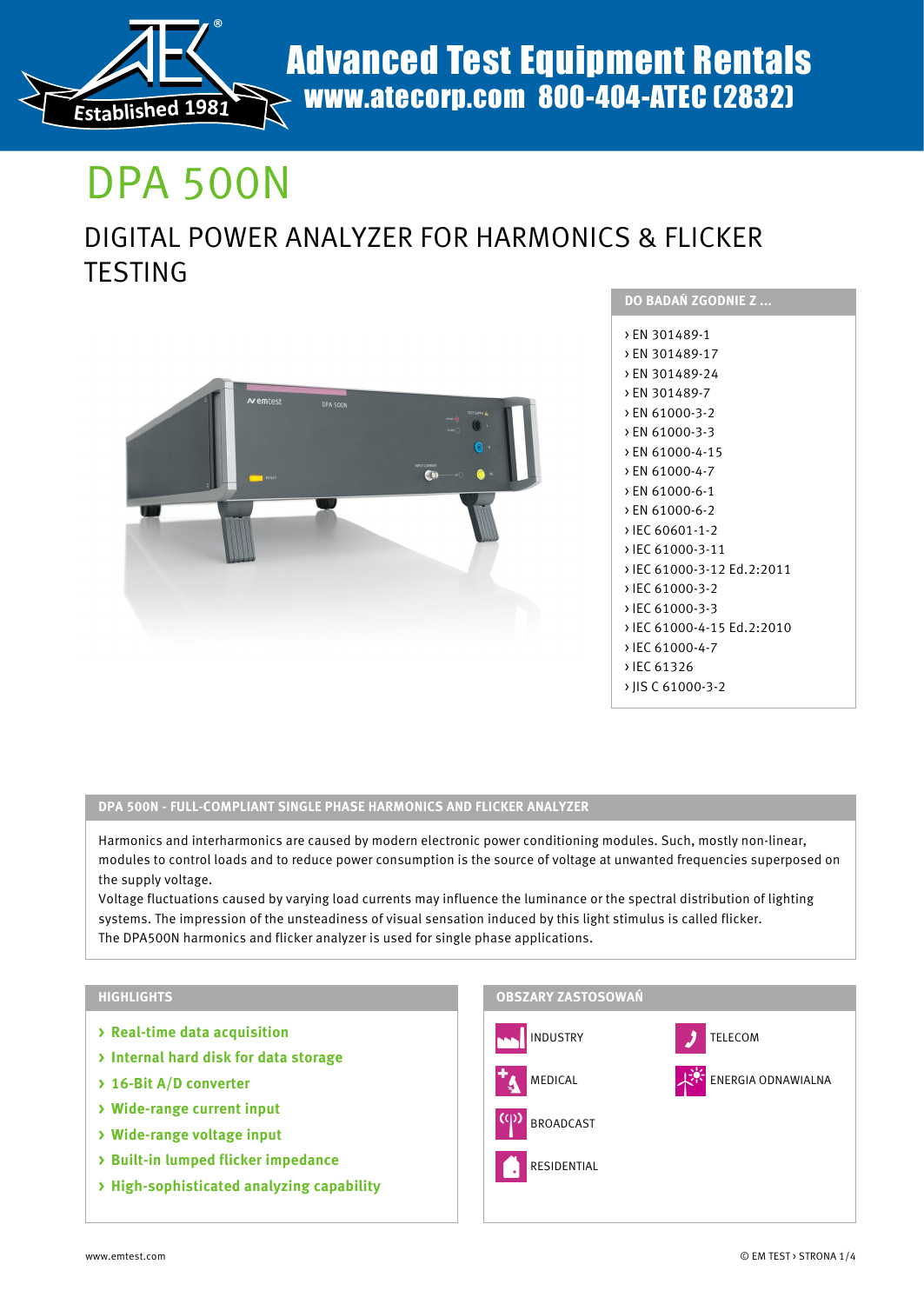

## **PARAMETRY TECHNICZNE**

#### **BENEFITS**

## **THE FULLY COMPLIANT HARMONICS AND FLICKER ANALYZER**

The DPA 500N is a fully compliant analyzer for harmonics and flicker as per the latest IEC/EN 61000-3-2, IEC/EN 61000-3-3 and JIS C 61000-3-2 requirements. It follows the design specifications as per IEC/EN 61000-4-7:2002 and Am.1:2008 (for Class A instruments) and IEC/EN 61000-4-15:2010.

Based on a real-time kernel and equipped with its own harddisk it allows to record the measuring data continuously without any gaps or overlapping. The rectangular measurement window is synchronized to each group of 10 or 12 cycles of the mains supply frequency (50Hz or 60Hz) by means of a digital PLL (Phase Lock Loop). A wide-range current input (up to 50A) avoids loss of measured data due to range switching that would occur when using different shunt resistors.

The classification of the measurement can be selected at any time, before or after the measurement has been performed. During all measurements the AC supply voltage is measured simultaneously with the current. The built-in flicker impedance, which is automatically selected when doing flicker measurement, makes the DPA 500N a complete single-box unit for both harmonics and flicker analysis.

By means of an external current clamp (optional) the current range can be extended up to 140Arms and more.

#### **SOFTWARE**

# **DPA.CONTROL - THE CONTROL AND ANALYSING SOFTWARE FOR HARMONICS AND FLICKER**

dpa.control is the software tool needed for the operation of the harmonics and flicker analysing system. It offers all features to control the DPA 500N, to upload the recorded measuring data and for the classification and analysis. It includes analysis as per the latest standards as well as procedures following the former standard requirements. An easy Fail/Pass function allows fast analysis while detailed data is available for extended analysis and EUT evaluation purposes.

dpa.control offers a powerful documentation capability with direct export to Word.

#### **OTHER MODELS**

#### **DPA 500 HARMONICS AND FLICKER ANALYZER SERIES**

EM TEST offers two models of analyzers for harmonics and flicker for single phase applications (DPA 500N) and three-phase applications (DPA 503). The three-phase analyzer DPA503 can be used for single phase analysis as well.

#### **AUXILIARY DEVICES**

# **ACS 500N6 - SINGLE PHASE AC VOLTAGE SOURCE 6KVA**

The ACS 500N6 single phase AC voltage source is used to provide a pure AC supply voltage for harmonics and flicker analysis as recommended by IEC/EN 61000-3-2, IEC/EN 61000-3-3 and JIS C 61000-3-2. It offers a rated power of 6kVA and the output voltage ranges up to 300V. The ACS 500N6 AC voltage source is controlled by dpa.control.

## **ACS 500N3 - SINGLE PHASE AC VOLTAGE SOURCE 3KVA**

The ACS 500N3 single phase AC voltage source is used to provide a pure AC supply voltage for harmonics and flicker analysis as recommended by IEC/EN 61000-3-2, IEC/EN 61000-3-3 and JIS C 61000-3-2. It offers a rated power of 3kVA and the output voltage ranges up to 300V. This AC voltage source is used for low-power applications. The ACS 500N3 AC voltage source is controlled by dpa.control.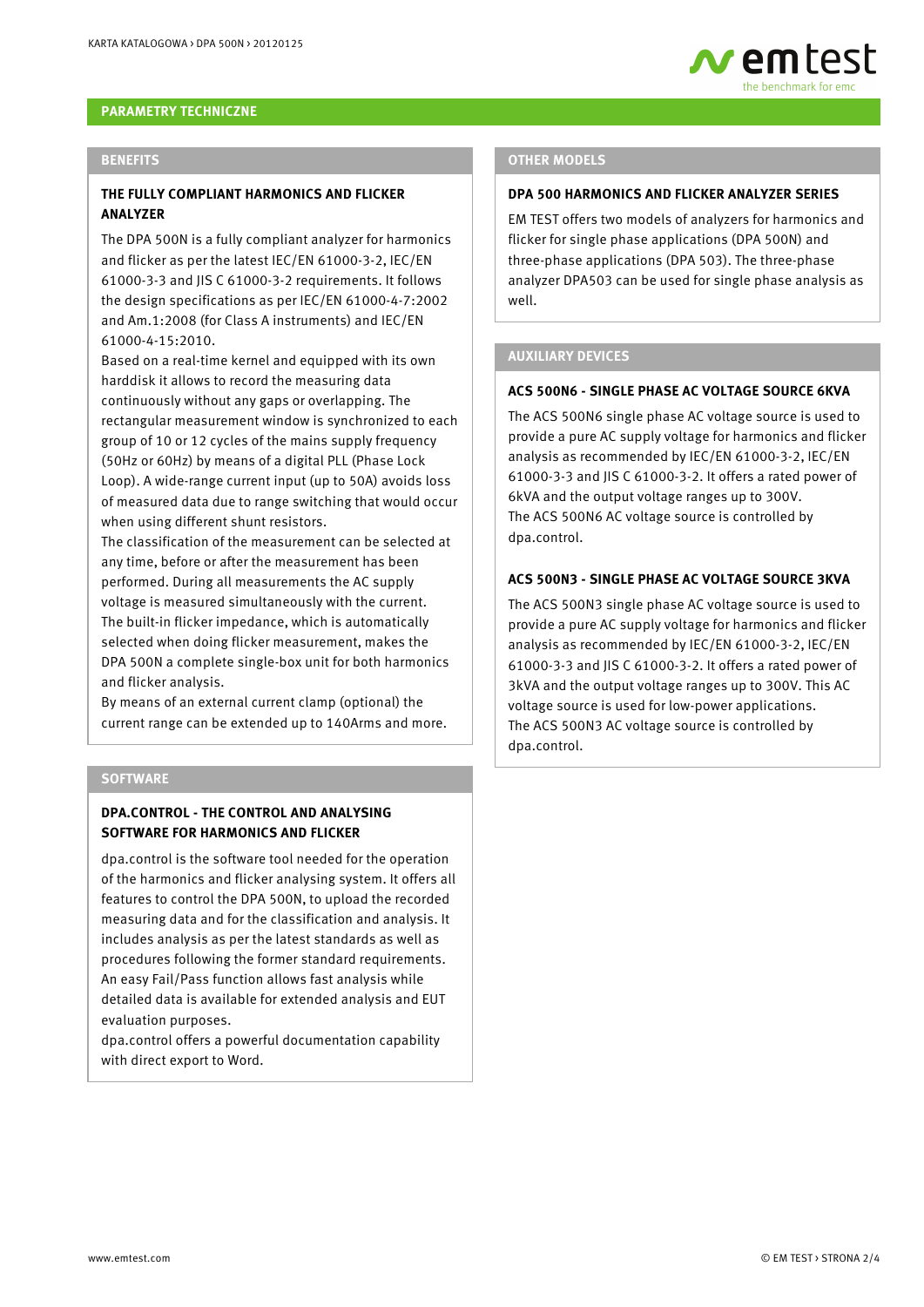# **PARAMETRY TECHNICZNE**

| <b>MEASURING SYSTEM</b> |                                             |  |
|-------------------------|---------------------------------------------|--|
| Input channels          | 2 (1x current & 1x voltage)                 |  |
| Frequency range         | 15Hz - 3,000Hz                              |  |
| A/D converter           | $16$ Bit                                    |  |
| Controller              | <b>Embedded processor Pentium</b><br>200MHz |  |
| Signal processor        | Motorola DSP                                |  |
| Memory                  | Internal hard disk                          |  |
| Category                | Class I as per IEC/EN 61000-4-7             |  |

| <b>VOLTAGE INPUT</b> |                             |
|----------------------|-----------------------------|
| Input range          | 10V - 530V rms              |
| Overload             | 4,000V peak                 |
| Accuracy             | Better than 0.4% of reading |

# **CURRENT INPUT**

| Input range<br>internal | 16A continuous, 50A short time                                           |
|-------------------------|--------------------------------------------------------------------------|
| Accuracy internal       | Better than 0.4% of reading<br>Better than 0.05% rel. to 16A             |
| Input range<br>external | Depending on CT model used.<br>With optionally delivered CT<br>max. 140A |
| Accuracy external       | Related to 16A<br>2 turns better than 0.8%<br>5 turns better than 0.6%   |

# **GENERAL DATA**

| Temperature   | $0^{\circ}$ C - 40 $^{\circ}$ C   |
|---------------|-----------------------------------|
| Rel. humidity | 10% - 90%, non-condensing         |
| Power supply  | 85V - 255V, 47Hz - 63Hz           |
| Power         | Max. 50W                          |
| Dimension     | 19" 3HU: 133mm x 449mm x 500mm    |
| Weight        | 13kg                              |
| Insulation    | Input to case 3kV rms             |
| Interface     | USB for control and data transfer |

# **em test** the benchmark for emc

| <b>HARMONICS ANALYSIS</b> |                                                                                                        |  |
|---------------------------|--------------------------------------------------------------------------------------------------------|--|
| As per                    | IEC/EN 61000-3-2<br>JIS C 61000-3-2<br>IEC/EN 61000-3-12 with ext. CT                                  |  |
| Design as per             | IEC/EN 61000-4-7 (2002 &<br>Am.1:2008)                                                                 |  |
| Harmonics                 | 1st - 50th order                                                                                       |  |
| Grouping                  | IEC/EN 61000-4-7 (2002 &<br>Am.1:2008) for Interharmonics                                              |  |
| Synchronization           | PLL; accuracy better than 0.005%                                                                       |  |
| Measuring<br>window       | Rectangular window with 8, 10, 12<br>or 16 periods)                                                    |  |
| Algorithm                 | <b>FFT</b>                                                                                             |  |
| Smoothing filter          | 1st order 1,5s digital low pass filter<br>(on/off), selectable                                         |  |
| Anti-aliasing filter      | >90dB                                                                                                  |  |
| Measurement<br>duration   | More than 30 hours, limited by the<br>capacity of the hard-disk (approx.<br>1MB/min of measuring data) |  |
| Display                   | Vrms, Irms, Ipeak, Vpeak                                                                               |  |
| Harmonics                 | V, I, Phase, P, Q, S<br>(2nd - 50th order)                                                             |  |
| Power information         | P, Q, S, Power factor, THD(V),<br>$THD(I)$ ,<br>Crest factor(V), Crest factor(I)                       |  |

| <b>FLICKER ANALYSIS</b>         |                                                                                    |
|---------------------------------|------------------------------------------------------------------------------------|
| As per                          | IEC/EN 61000-3-3                                                                   |
| Design as per                   | IEC/EN 61000-4-15 (2003 & 2010)<br>230V, 50/60 Hz and<br>120V, 50/60 Hz            |
| Flicker impedance<br>(built-in) | $Line: 0.24$ ohm + $j0.15$ ohm<br>Neutral: 0.16ohm + j0.10ohm                      |
| <b>Accuracy Pst and</b><br>Plt  | Better than 5%                                                                     |
| Accuracy dmax,<br>dc. dt        | 0.15%                                                                              |
| Flicker data                    | Pst and Plt, Vrms, dmax, dc, dt<br>P50%S, P10%S, P3%S, P1%S,<br>P <sub>0.1</sub> % |
| Maximum values                  | Pst, dmax, dc, dt                                                                  |
| Observation<br>period           | Min. 1 min. selectable                                                             |